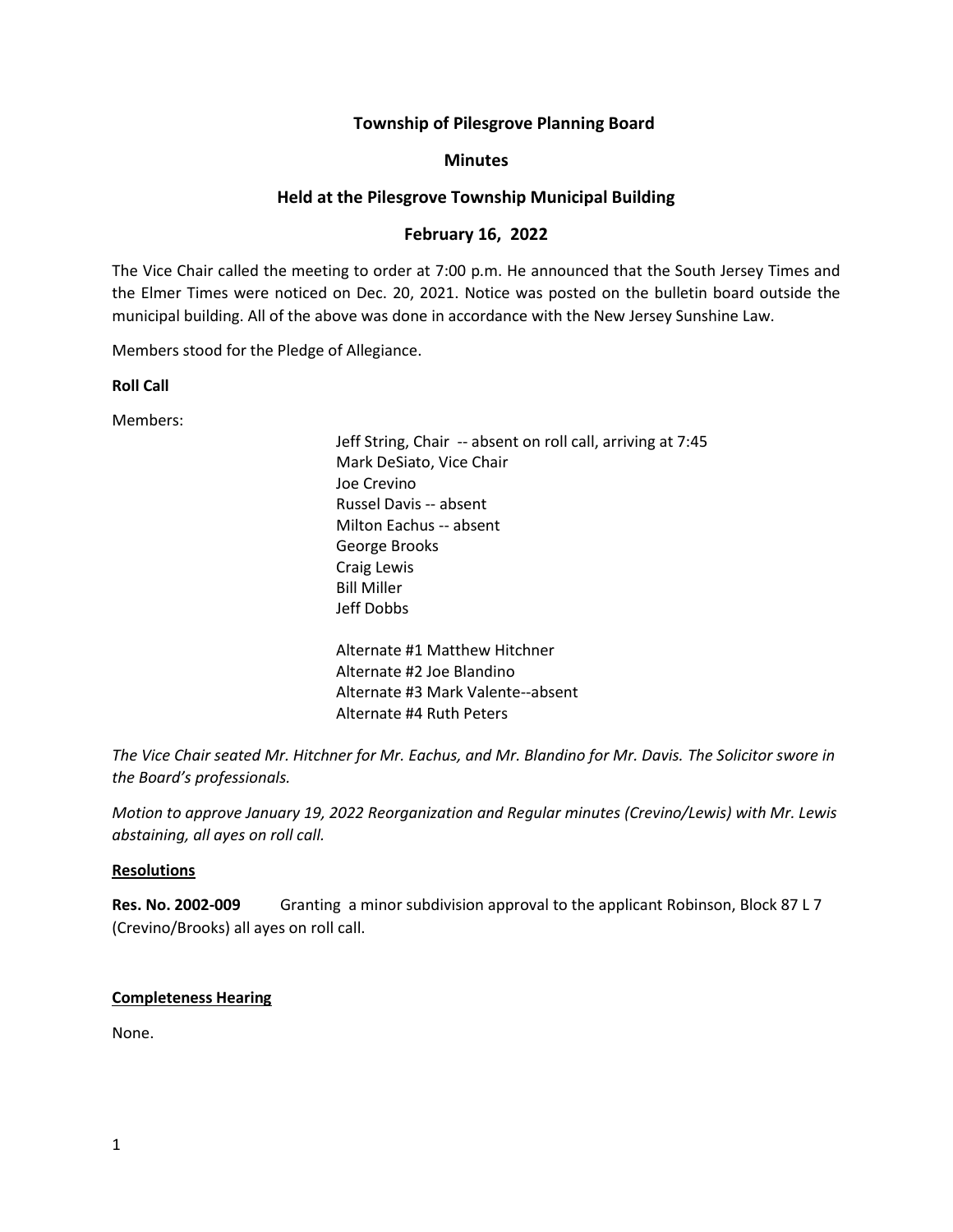## **Public Hearing, New and Continued**

# **2022-003 Steven Smith,** bulk variance B91 L 10

Frank Hoerst, sitting in for Solicitor Joe DiNicola, swore in Mr. Steve Smith. He also swore in the Board's professionals.

Mr. Hoerst said the public notices and proof of publication are in order. The applicant is requesting a bulk variance request, so only those members in conflict need to step down. Mr. Smith said the current restrictions on an outbuilding would limit him to 300 square feet, which is not large enough for his equipment. He needs a 40x40 shed. There are no issues with setbacks. Currently his equipment is out in the elements.

The Engineer did not do a formal report. The Planner highlighted his report. He said at the time he issued his report, certain information was vague, but subsequently clarifications were submitted. Multiple buildings would still leave him short of the space he needs. Mr. Miller asked whether the two lots owned by Mr. Smith should be combined, since the proposed shed is on a land-locked piece of land. Mr. Smith owns the land in front. The Engineer said he reviewed the deed, and the deed actually includes both lots – it doesn't combine lots into one, and Mr. Smith agreed, adding that he receives one tax bill. There was discussion. Mr. Smith said he does not have the funds to undertake the combining of lots. He said he's already 8 to 12 months back on this, and it's causing him a hardship. There was discussion on whether the tax assessor could handle this without cost to the applicant.

*Motion to open to the public (Lewis/Crevino) all ayes on voice vote. No comment from the public. Motion to close (Crevino/Lewis) all ayes on voice vote.*

*Motion to approve the construction of the barn, as submitted, and placed as indicated on the maps (Crevino/Dobbs) all ayes on roll call.*

## **2022-004 Informal Hearing, Fellowship at Senior Living,** B 36, L 6, 8, 9, 19 and B 37 L1

Jennifer Smith introduced herself as the attorney for the applicant, which is in the process of buying Friends Village. Mr. Hoerst advised the applicant that nothing the Board says tonight should be construed as an opinion or action. She gave an overview of Fellowship's non-profit activities. The intention is to modernize the facilities, and at the appropriate time the applicant will return with an application for variances, as needed. Some buildings will be demolished, some will be built, but in the end the operation will be similar – assisted living and skilled nursing. Brian Lawrence, CEO, cited the company's philosophy, mission, and services. The plans for Friends is to update facilities to be competitive and sustainable in the marketplace. He said Fellowship has met with residents, families, and various stakeholders. KDA Architects displayed renderings and described the scope of changes to exit an "institutional model" and create a social environment in a "household model." New apartments will be created, a new skilled-nursing facility will be built in the assisted living area, and social/health oriented facilities will be constructed. The net overall square footage was discussed. The total apartments will be a net increase of 100 new units. Assisted living reduced by several beds, with substantial bed decreases in the nursing home. Several months ago Friends closed the skilled nursing due to challenges, with patients displaced and staffing laid off. Under this plan, Fellowship will bring back beds and rehire staff, some in other areas. In comparing staffing levels prior to this closing, staffing will remain the same. The apartment units will be three stories, requiring a height variance. Amenities will include an